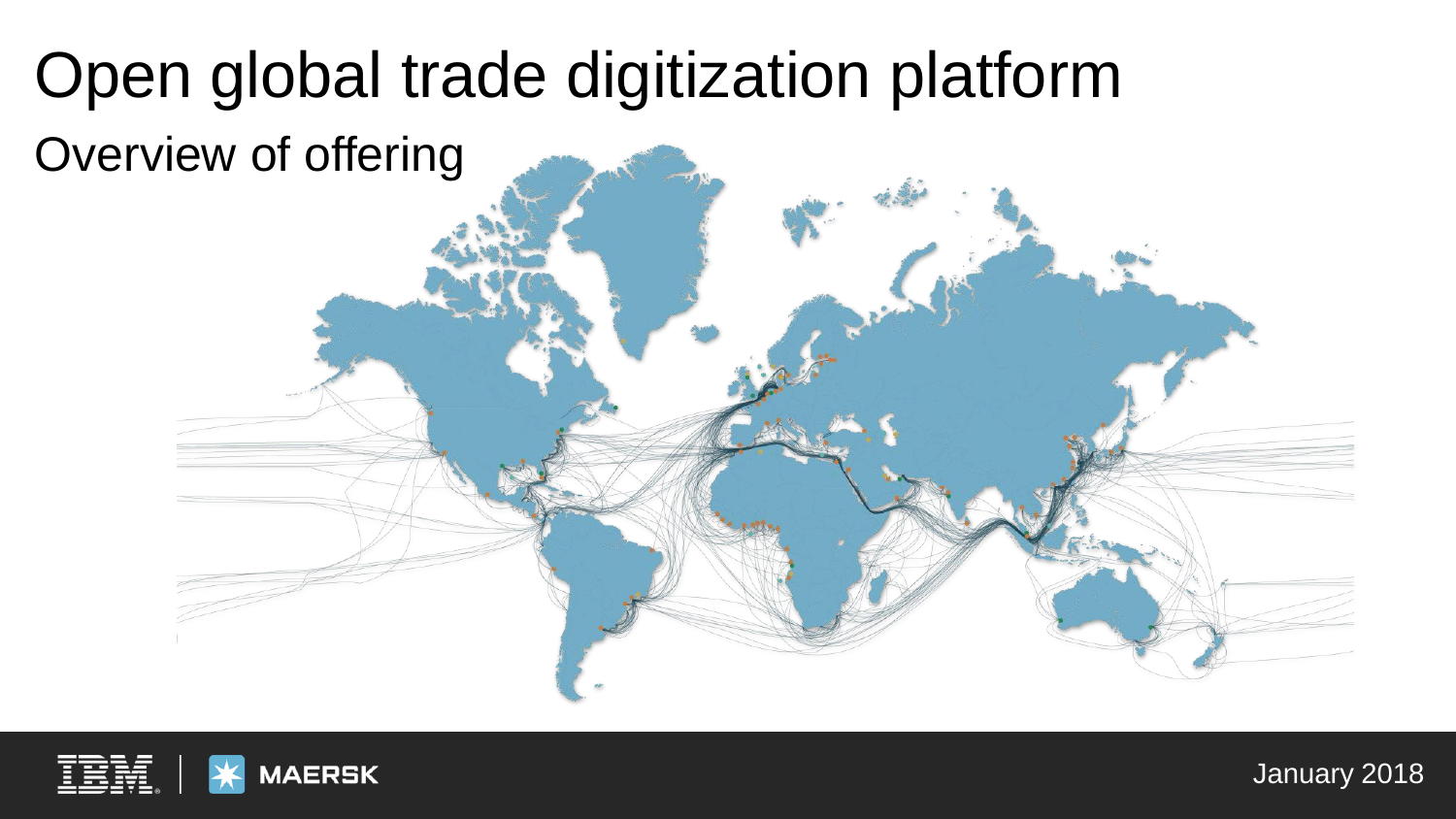### On January 16, IBM and Maersk announced plans to form a join venture to improve global trade and digitize supply chains (Subject to Regulatory Approvals)

- Based on blockchain, the new technology will empower faster, more efficient and secure global trade.
- At the center of the new company will be a jointly developed software platform, built on open standards and delivered from the IBM cloud, to enable companies to move goods across international borders with greater transparency and simplicity.
- The new technology platform will benefit all participants including manufacturers, shipping lines, freight forwarders, port and terminal operators, shippers and customs authorities.
- By creating this new company, Maersk and IBM are providing a neutral vehicle for the industry to standardize communications, streamline compliance, and reduce inefficiencies.

**[http://fortune.com/2018/01/16/ibm](http://fortune.com/2018/01/16/ibm-blockchan-maersk-company/)blockchan-maersk-company/**



The establishment of the joint venture remain subject to receipt of regulatory approvals. None of the information provided in this document stablishment of the joint venture remain subject to receipt or regulatory approvais. None or the information provided in this document<br>should be construed in any way as a representation or undertaking with regard to the po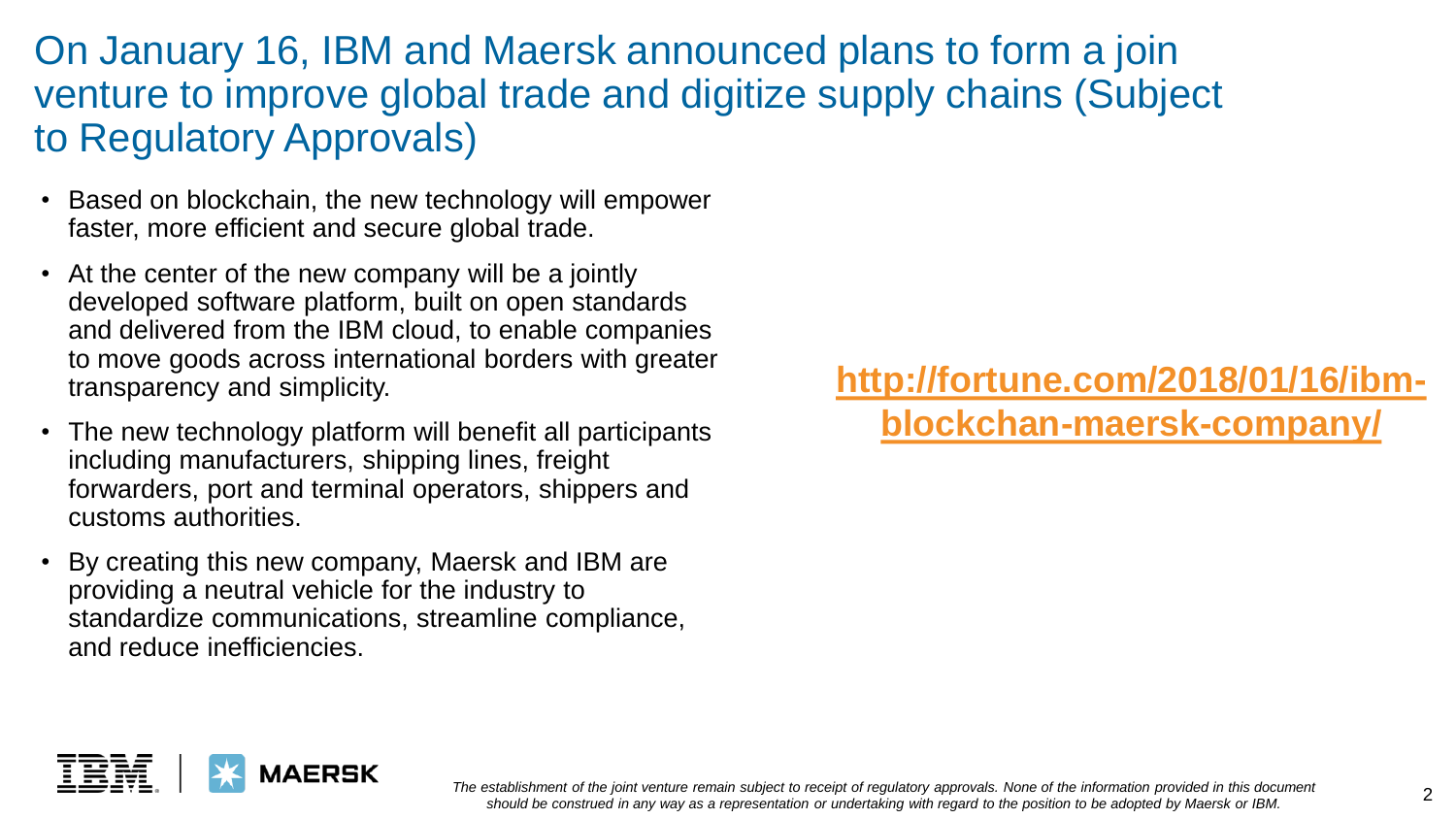### **The cost of global trade is estimated at \$1.8 trillion annually<sup>1</sup> with potential savings from more efficient processes of ~10%**

**The World Economic Forum estimates that reducing barriers could increase global trade by 15 percent<sup>2</sup>**

**AFRSK** 

**Border related costs are higher than transport costs for international trade3**



2) World Economic Forum: Enabling Trade Valuing Growth Opportunities 2013.

- \* Based on export value; includes only the effect of "Border Administration" and "Telecomms and Transport Infrastructure"
- 3) Anderson and Wincoop E. (2004) Trade costs. National Bureau of Economic Research

*The establishment of the joint venture remain subject to receipt of regulatory approvals. None of the information provided in this document should be construed in any way as a representation or undertaking with regard to the position to be adopted by Maersk and IBM.*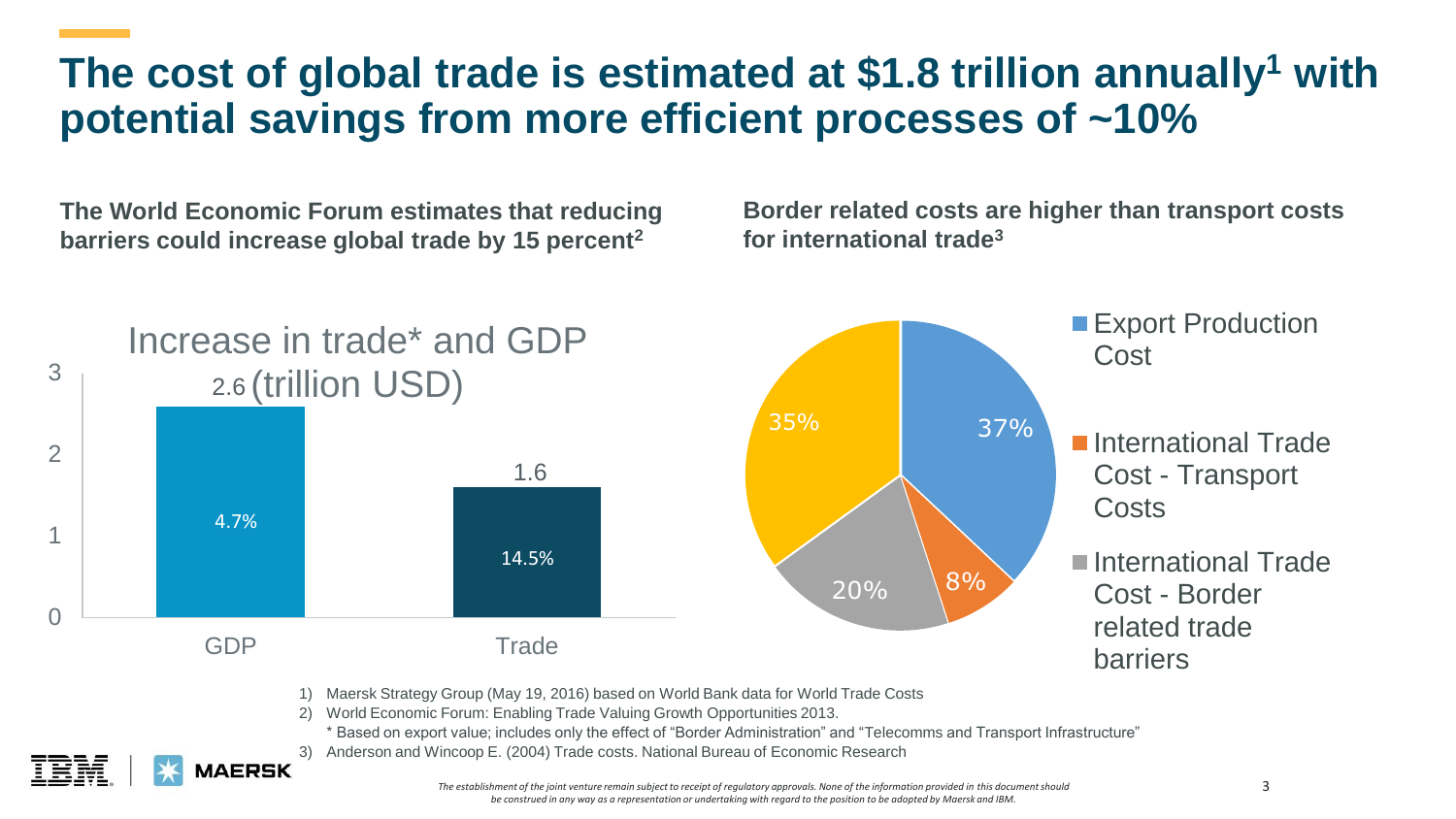### The case for a better way



- Inconsistent information across organizational boundaries and "blind spots" throughout the supply chain hinder the efficient flow of goods
- Complex, cumbersome, and costly peer-to-peer messaging
- Manual, time-consuming, paper-based processes
- Risk assessments often lack sufficient information; clearance processes subject to fraud
- The administrative cost of handling a container shipment is comparable to the cost of the actual physical transport

**AERSK** 



- Instant, secure access to end-to-end supply chain information; single source of the truth
- Assurance of the authenticity and immutability of digital documents
- Trusted cross-organizational workflows
- Better risk assessments and fewer unnecessary interventions
- Far lower administrative expenses and elimination of costs to move physical paper across international borders

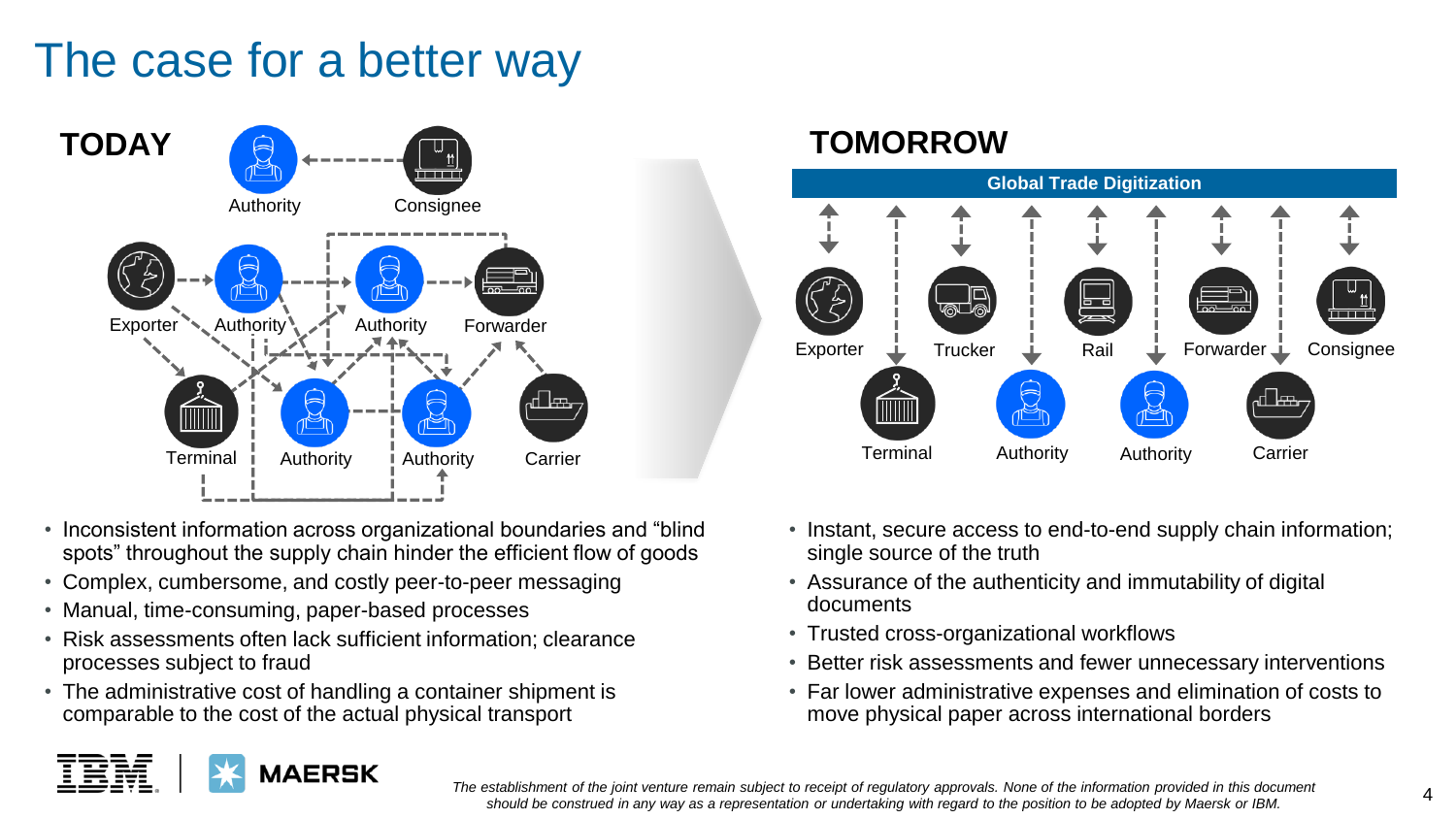### Reducing global trade barriers and increasing efficiency across international supply chains **Transportation** Management

Bringing to market a trade platform for containerized shipping connecting the entire supply chain ecosystem



### **Shipping Information Pipeline (SIP)**

Will provide end-to-end supply chain visibility that enables all actors involved in a global shipping transaction to securely and seamlessly exchange shipment events in real time

### **Paperless Trade** Logistic actors

Will digitize and automate paperwork filings for the import and export of goods by enabling end users to securely submit, stamp and approve documents across national and organizational boundaries





*The establishment of the joint venture remain subject to receipt of regulatory approvals. None of the information provided in this document*  establishment or the joint venture remain subject to recelpt or regulatory approvais. None or the information provided in this document<br>Should be construed in any way as a representation or undertaking with regard to the p